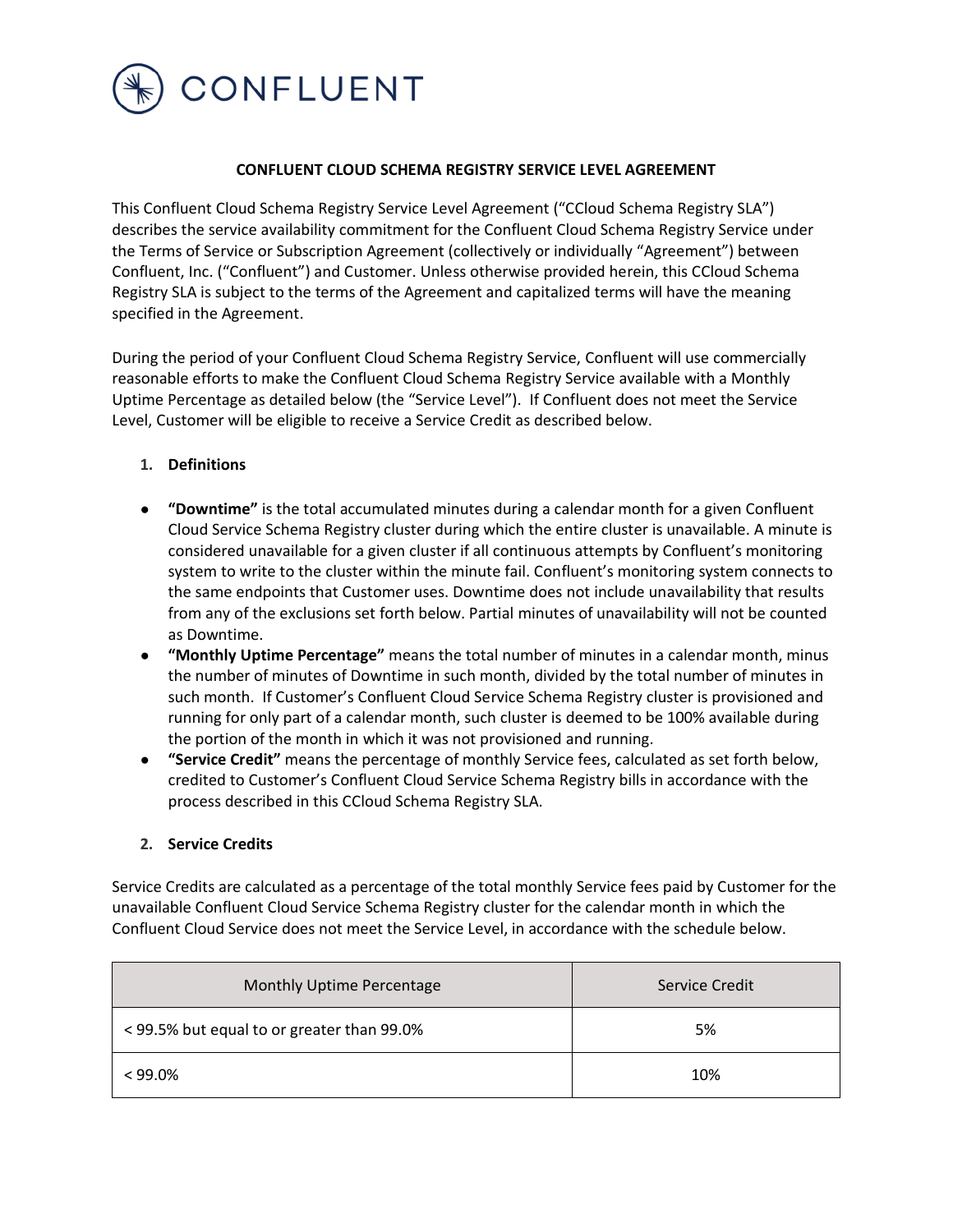## **3. Service Credit Request and Application Process**

To receive a Service Credit, Customer must submit a claim by logging a support ticket (if Customer is community supported, Customer must email cloud-support@confluent.io) . To be eligible, the credit request must be received by Confluent within five (5) calendar days after the last day of the month in which the Confluent Cloud Service does not meet the Service Level, and must include all information reasonably necessary for Confluent to verify the claim, including:

- 1. the words "SLA Credit Request" in the subject line;
- 2. a description of the applicable client(s), the version of each such client, and the configurations for each such client; and
- 3. a description of the events resulting in Downtime, including the time and duration of the Downtime and Customer requests logs that document the failed write attempts.

Confluent will evaluate Customer requests and determine in good faith whether a Service Credit is owed based on its system logs, monitoring reports, configuration records, and other available information. If Confluent confirms that the Monthly Uptime Percentage applicable to the month of such request did not meet the Service Level, then Confluent will issue the Service Credit to Customer within one billing cycle following the month in which Customer's request is confirmed. Customer's failure to provide the request and other information as required above will disqualify Customer from receiving a Service Credit.

Service credits are not refundable and can only be used toward future billing charges. Confluent will apply any Service Credits against Customer's next billing charge. Service credits are exclusive of any applicable taxes charged to Customer or collected by Confluent. Service Credits will not entitle Customer to any refund or other payment from Confluent. Service Credits are Customer's sole and exclusive remedy for any unavailability of the Confluent Cloud Service in accordance with the terms of this CCloud Schema Registry SLA. Service credits expire without refund twelve (12) months from issuance.

## 4. **CCloud Schema Registry SLA Exclusions**

The CCloud Schema Registry SLA does not apply to any unavailability of the Confluent Cloud Service:

- 1. That results from (i) a suspension described in Section 6.6 of the Agreement (Late Payments) or (ii) Customer's misuse of the Confluent Cloud Service in violation of Section 3 of the Agreement (Acceptable Use);
- 2. Due to factors outside Confluent's reasonable control, including but not limited to any force majeure event, network intrusions, denial of service attacks, systemic internet issues or any other act or omission of any telecommunication or services provider;
- 3. That results from the use of services, hardware, or software provided by a third party and not within the primary control of Confluent, including issues resulting from inadequate bandwidth or resulting from failures of cloud platform services on which the Confluent Cloud Service runs;
- 4. That results from Customer's unauthorized action or lack of action when required, including those of Customer's Users or by means of Customer's passwords; or
- 5. That results from Customer's failure to use Confluent-supported Kafka clients with acceptable configuration values as defined in the Confluent Cloud Service documentation.